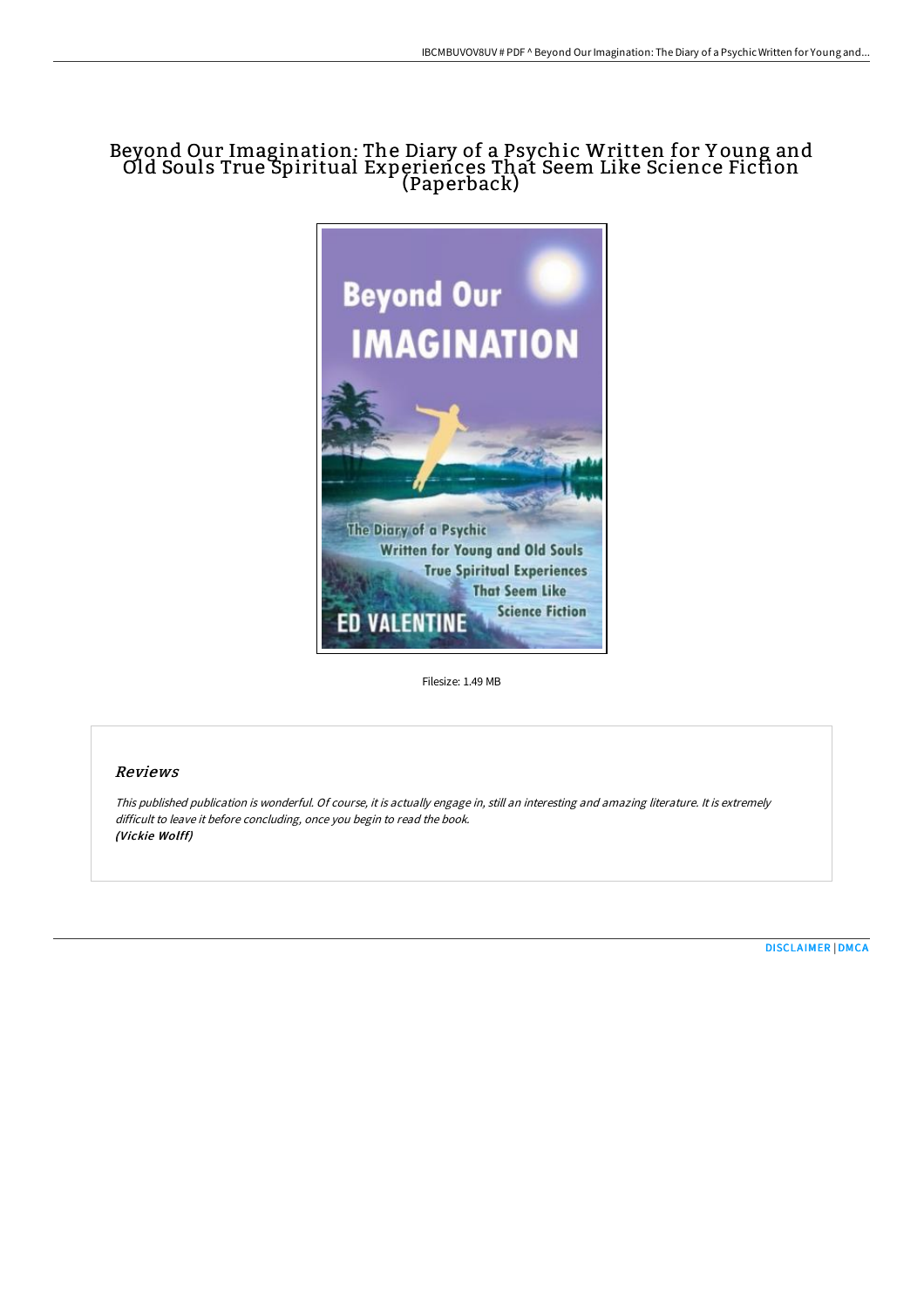## BEYOND OUR IMAGINATION: THE DIARY OF A PSYCHIC WRITTEN FOR YOUNG AND OLD SOULS TRUE SPIRITUAL EXPERIENCES THAT SEEM LIKE SCIENCE FICTION (PAPERBACK)



To save Beyond Our Imagination: The Diary of a Psychic Written for Young and Old Souls True Spiritual Experiences That Seem Like Science Fiction (Paperback) PDF, you should follow the button under and download the ebook or gain access to additional information which are relevant to BEYOND OUR IMAGINATION: THE DIARY OF A PSYCHIC WRITTEN FOR YOUNG AND OLD SOULS TRUE SPIRITUAL EXPERIENCES THAT SEEM LIKE SCIENCE FICTION (PAPERBACK) ebook.

James Goi Jr., 2017. Paperback. Condition: New. Language: English . Brand New Book \*\*\*\*\* Print on Demand \*\*\*\*\* As in my first book, Beyond Our Dreams, this book was written to share a glimpse of some of the spiritual experiences available to the soul-the true self. No matter the race or religion, mankind s destiny is to realize that we are all brothers and sisters who were created by the one Divine Spirit expressing love, understanding and creative power which extends beyond our present comprehension. Our goal is to recognize that this world is used for our educational experiences and that the spiritual worlds-the realms of our true home-are much closer to God s reality. Beyond our dreams are places, adventures, and perspectives that extend our material hopes and imagination. We can develop a future of spiritual purity and perfection, of unimaginable beauty and fulfillment. As in my first book, all of the events relayed in this book are true. I have attempted to describe the details as clearly as I remember. Any conversations that I portray are often accomplished without audible speech, since in the non-physical realms we tend to communicate more by thought and less by verbal exchange. Seeking psychic experience for excitement or material gain will open a person to negative and even dangerous results. Safe and wholesome psychic experience is achieved only through spiritual development, with prayer and meditation, love of God and fellowmen, requiring unselfish love and great patience. Nearly everyone brings fragments of dreams back to wakeful consciousness. Sometimes we retain only distorted half-memories or perhaps only symbols of the experiences of the higher self as our bodies slept. However, the non-self-centered natural unfoldment of the higher consciousness is the only safe path to being able to recall our nightly experiences and activities in the...

 $\boxed{m}$ Read Beyond Our [Imagination:](http://www.bookdirs.com/beyond-our-imagination-the-diary-of-a-psychic-wr.html) The Diary of a Psychic Written for Young and Old Souls True Spiritual Experiences That Seem Like Science Fiction (Paperback) Online

**D** Download PDF Beyond Our [Imagination:](http://www.bookdirs.com/beyond-our-imagination-the-diary-of-a-psychic-wr.html) The Diary of a Psychic Written for Young and Old Souls True Spiritual Experiences That Seem Like Science Fiction (Paperback)